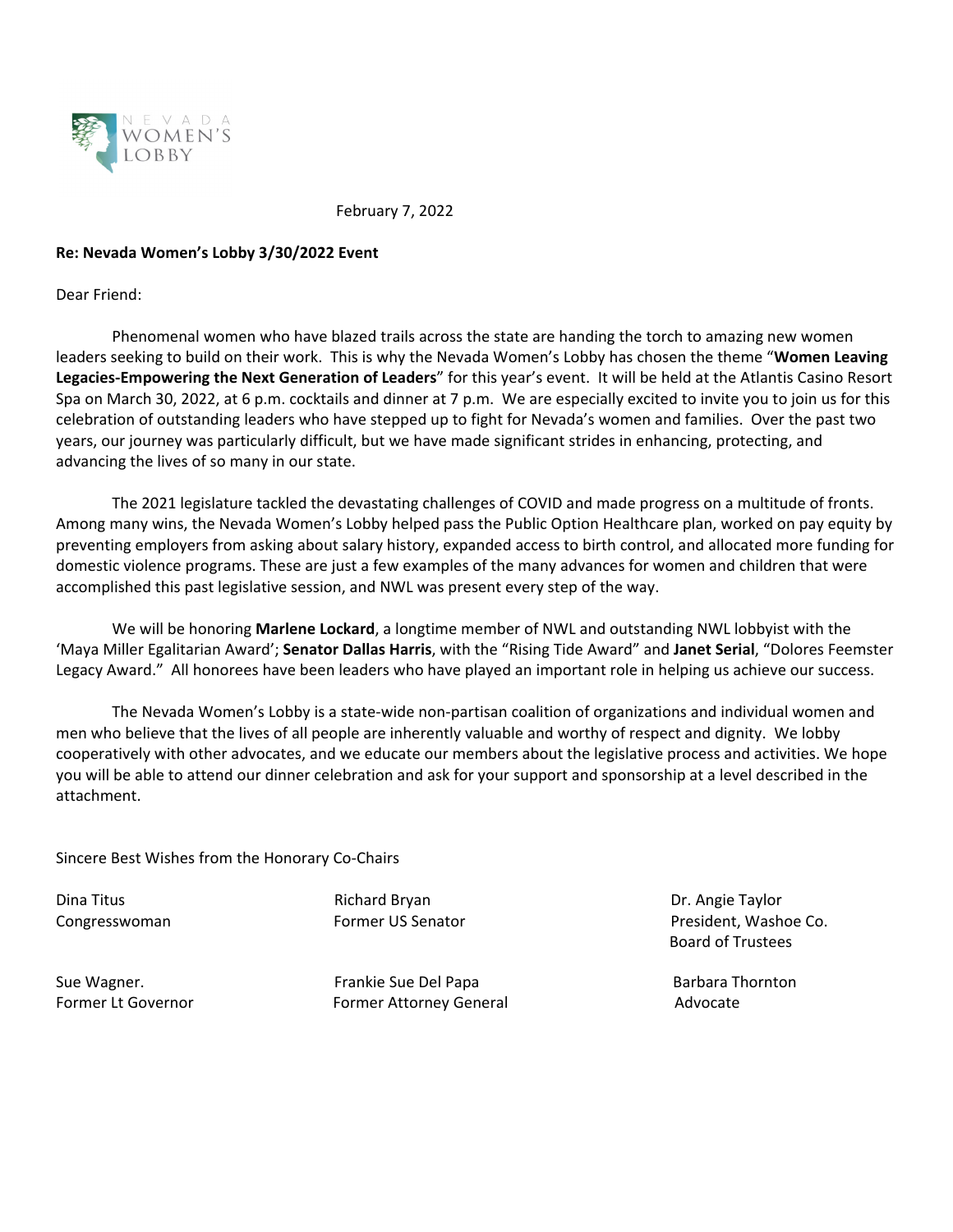

## **CELEBRATION OF WOMEN LEAVING LEGACIESS EMPOWERING THE NEXT GENERATION OF LEADERS SPONSORSHIP INFORMATION**

| Sponsorship Level                                                                 | Amount   | <b>Benefits</b>                  |
|-----------------------------------------------------------------------------------|----------|----------------------------------|
|                                                                                   |          | Table of 10, VIP Reception,      |
| Platinum                                                                          | \$10,000 | signage at reception area,       |
|                                                                                   |          | recognition in full page ad in   |
|                                                                                   |          | program and in event remarks.    |
|                                                                                   |          | Table of 10, VIP Reception,      |
| Gold                                                                              | \$5,000  | signage, recognition in 1/2 page |
|                                                                                   |          | ad in program and in event       |
|                                                                                   |          | remarks.                         |
|                                                                                   |          | Table of 10, VIP Reception,      |
| Silver                                                                            | \$2,500  | Recognition in program and in    |
|                                                                                   |          | event remarks.                   |
|                                                                                   |          | Table of 10, recognition in      |
| <b>Bronze</b>                                                                     | \$1,500  | program and in event in          |
|                                                                                   |          | remarks.                         |
| <b>Affiliates</b>                                                                 | \$1,250  | Table of 10, recognition in      |
|                                                                                   |          | menu and event remarks.          |
|                                                                                   |          | Individual ticket-Admission to   |
| Friend of Lobby                                                                   | \$125    | Event and VIP Reception.         |
|                                                                                   |          |                                  |
|                                                                                   |          | Individual ticket-Admission to   |
| Supporter                                                                         | \$100    | Event.                           |
|                                                                                   |          |                                  |
| Note. You can sponsor a community member at any level-please note on the enclosed |          |                                  |
|                                                                                   | form.    |                                  |